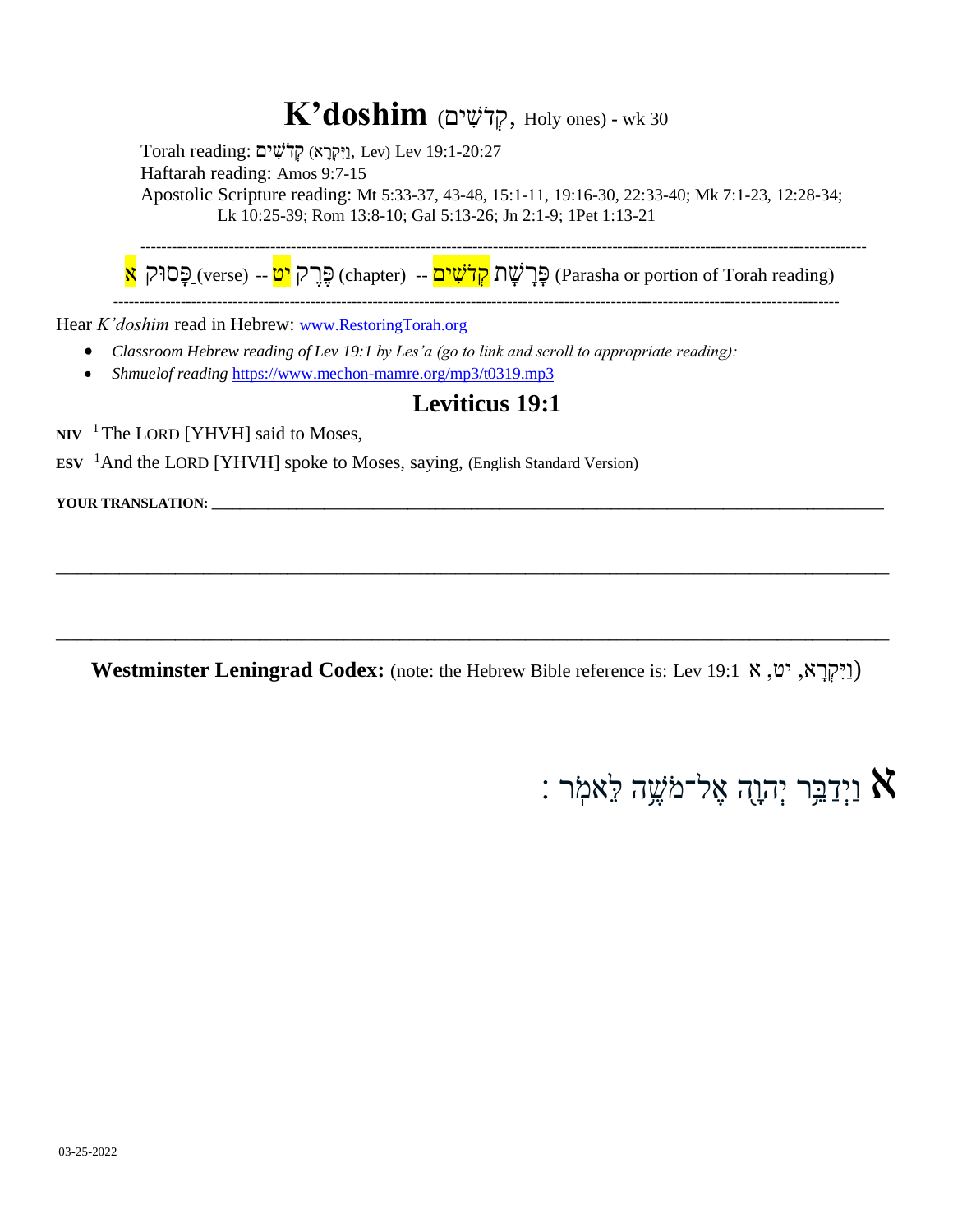- $NIV$ <sup>2</sup> "Speak to the entire assembly of Israel and say to them: 'Be holy because I, the LORD [YHVH] your God, am holy.
- **ESV**  2 "Speak to all the congregation of the people of Israel and say to them, You shall be holy, for I the LORD [YHVH] your God am holy. (English Standard Version)
- ASV <sup>2</sup> Speak unto all the congregation of the children of Israel, and say unto them, Ye shall be holy; for I Jehovah your God am holy. (American Standard Version)
- **NASB** <sup>2</sup> "Speak to all the congregation of the sons of Israel and say to them, 'You shall be holy, for I the LORD [YHVH] your God am holy. (New American Standard Bible)

**\_\_\_\_\_\_\_\_\_\_\_\_\_\_\_\_\_\_\_\_\_\_\_\_\_\_\_\_\_\_\_\_\_\_\_\_\_\_\_\_\_\_\_\_\_\_\_\_\_\_\_\_\_\_\_\_\_\_\_\_\_\_\_\_\_\_\_\_\_\_\_\_\_\_\_\_\_\_\_\_\_\_\_\_\_\_\_\_\_\_\_\_\_\_\_\_\_\_\_\_\_\_\_\_\_\_\_\_\_\_\_\_\_\_\_\_\_\_\_**

**\_\_\_\_\_\_\_\_\_\_\_\_\_\_\_\_\_\_\_\_\_\_\_\_\_\_\_\_\_\_\_\_\_\_\_\_\_\_\_\_\_\_\_\_\_\_\_\_\_\_\_\_\_\_\_\_\_\_\_\_\_\_\_\_\_\_\_\_\_\_\_\_\_\_\_\_\_\_\_\_\_\_\_\_\_\_\_\_\_\_\_\_\_\_\_\_\_\_\_\_\_\_\_\_\_\_\_\_\_\_\_\_\_\_\_\_\_\_\_**

YOUR TRANSLATION:

Westminster Leningrad Codex: (note: the Hebrew Bible reference is: Lev 19:2 <u>י</u>ט, ב 19:2 ([יִקְרָא, יט, ב

# ב דַּבֵּٗר אֶל־כָּל־עֲדָת בְּנֵי־יִשְׂרָאֵל וְאָמַרְתָּ אֲלֵהֶם <mark>קִדֹּשִׁים</mark> תִּהְלֶוּ כִִּי קָדֹוֹשׁ אֲנִי **ָ**

יְהוָּ ֵּ֥ה אֱֹלהֵּיכֶֹֽם׃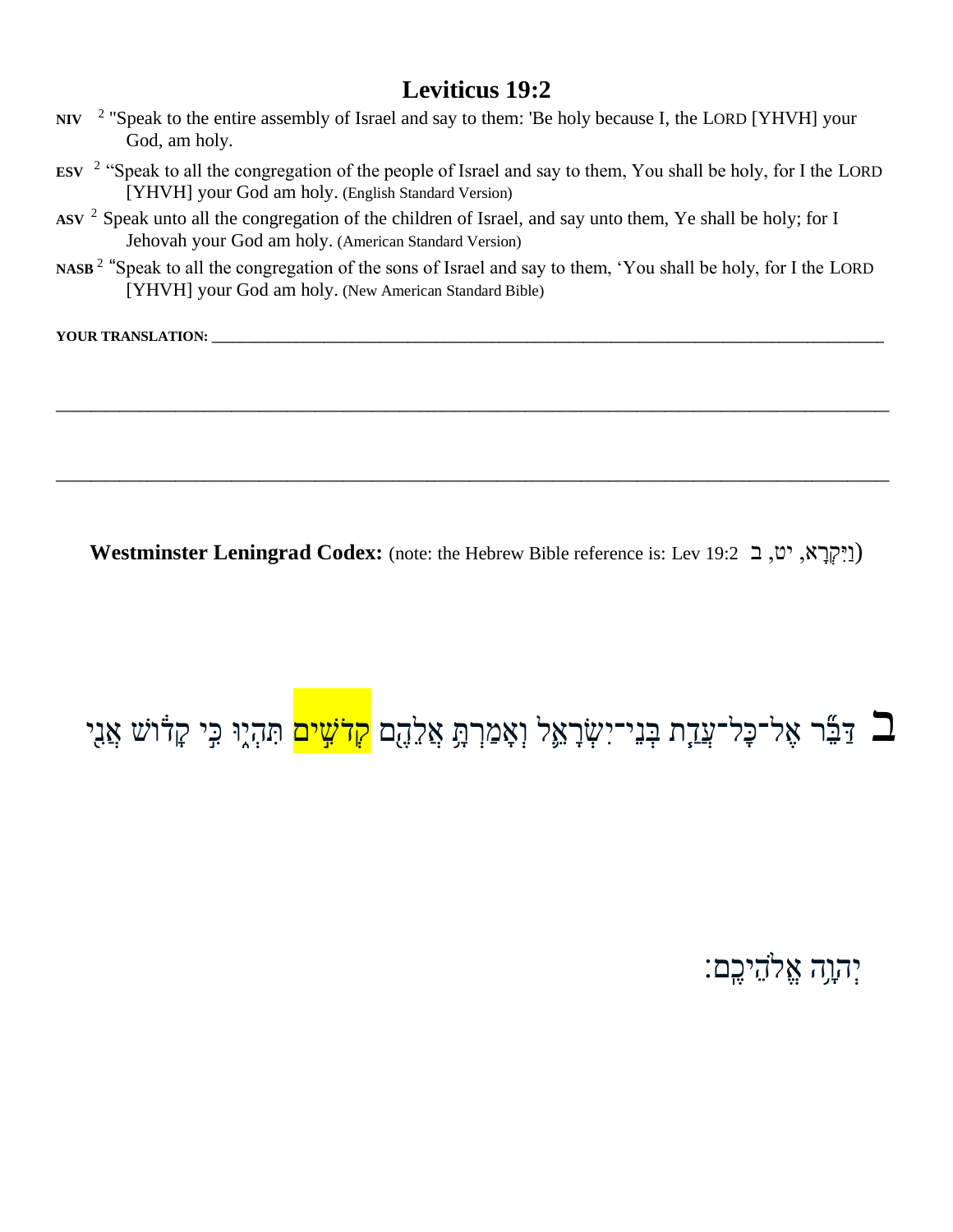- **NIV**  3 "'Each of you must respect your mother and father, and you must observe my Sabbaths. I am the LORD [YHVH] your God.
- **ESV**  <sup>3</sup> Every one of you shall revere his mother and his father, and you shall keep my Sabbaths: I am the LORD [YHVH] your God. (English Standard Version)
- **NASB** <sup>3</sup> Every one of you shall revere his mother and his father, and you shall keep My Sabbaths; I am the LORD [YHVH] your God. (New American Standard Bible)

**\_\_\_\_\_\_\_\_\_\_\_\_\_\_\_\_\_\_\_\_\_\_\_\_\_\_\_\_\_\_\_\_\_\_\_\_\_\_\_\_\_\_\_\_\_\_\_\_\_\_\_\_\_\_\_\_\_\_\_\_\_\_\_\_\_\_\_\_\_\_\_\_\_\_\_\_\_\_\_\_\_\_\_\_\_\_\_\_\_\_\_\_\_\_\_\_\_\_\_\_\_\_\_\_\_\_\_\_\_\_\_\_\_\_\_\_\_\_\_**

**\_\_\_\_\_\_\_\_\_\_\_\_\_\_\_\_\_\_\_\_\_\_\_\_\_\_\_\_\_\_\_\_\_\_\_\_\_\_\_\_\_\_\_\_\_\_\_\_\_\_\_\_\_\_\_\_\_\_\_\_\_\_\_\_\_\_\_\_\_\_\_\_\_\_\_\_\_\_\_\_\_\_\_\_\_\_\_\_\_\_\_\_\_\_\_\_\_\_\_\_\_\_\_\_\_\_\_\_\_\_\_\_\_\_\_\_\_\_\_**

**YOUR TRANSLATION: \_\_\_\_\_\_\_\_\_\_\_\_\_\_\_\_\_\_\_\_\_\_\_\_\_\_\_\_\_\_\_\_\_\_\_\_\_\_\_\_\_\_\_\_\_\_\_\_\_\_\_\_\_\_\_\_\_\_\_\_\_\_\_\_\_\_\_\_\_\_\_\_\_\_\_\_\_\_\_\_\_\_\_\_\_\_\_\_\_\_\_\_\_\_\_\_**

Westminster Leningrad Codex: (note: the Hebrew Bible reference is: Lev 19:3 ג, יט, ג 49:37

### אַמֹּו וְאָבִיוֹ תִּירָׂאוּ וְאֶת־שַׁבְּתֹתַי תִּשְׁמֶרוּ אֲנֵי יְהוֶה אֱלֹהֵיכֶם:  $\gimel$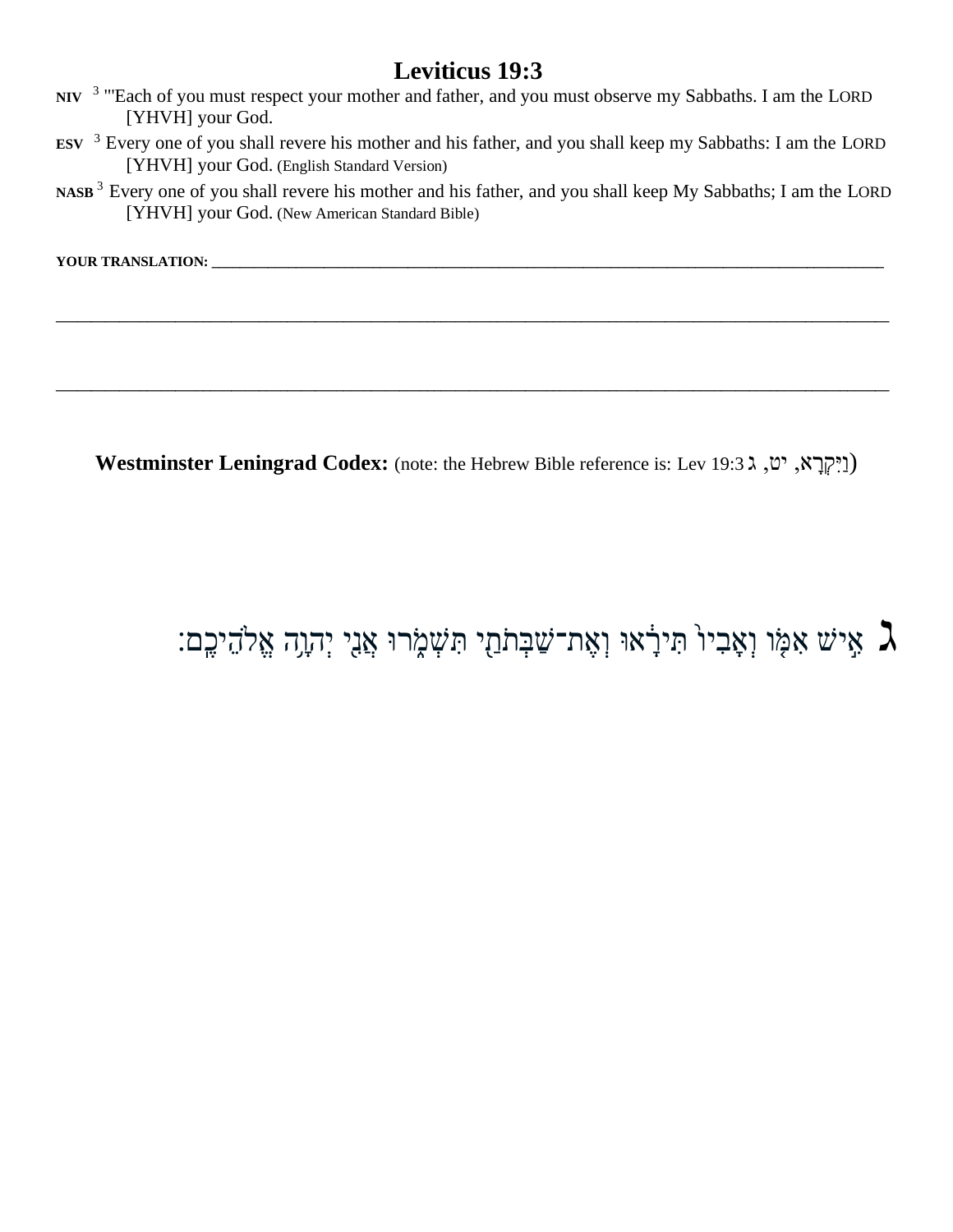- <sup>4</sup> "Do not turn to idols or make metal gods for yourselves. I am the LORD [YHVH] your God.  $NIV$
- Do not turn to idols or make for yourselves any gods of cast metal: I am the LORD [YHVH] your God.  $ESV$ <sup>4</sup> (English Standard Version)
- $NASB$ <sup>4</sup> Do not turn to idols or make for yourselves cast metal gods; I am the LORD [YHVH] your God. (New American Standard Bible)

YOUR TRANSLATION: \_\_\_\_

Westminster Leningrad Codex: (note: the Hebrew Bible reference is: Lev 19:4 "מ, יט, ד א

### F אַל־תִּפְנוּ אֶל־הָאֱלִילִים וֵאלֹהֵי מַסֵּכָָה לָא תַעֲשָׂוּ לָכֶם אֲנִי יְהָוֶה אֱלֹהֵיכֶם: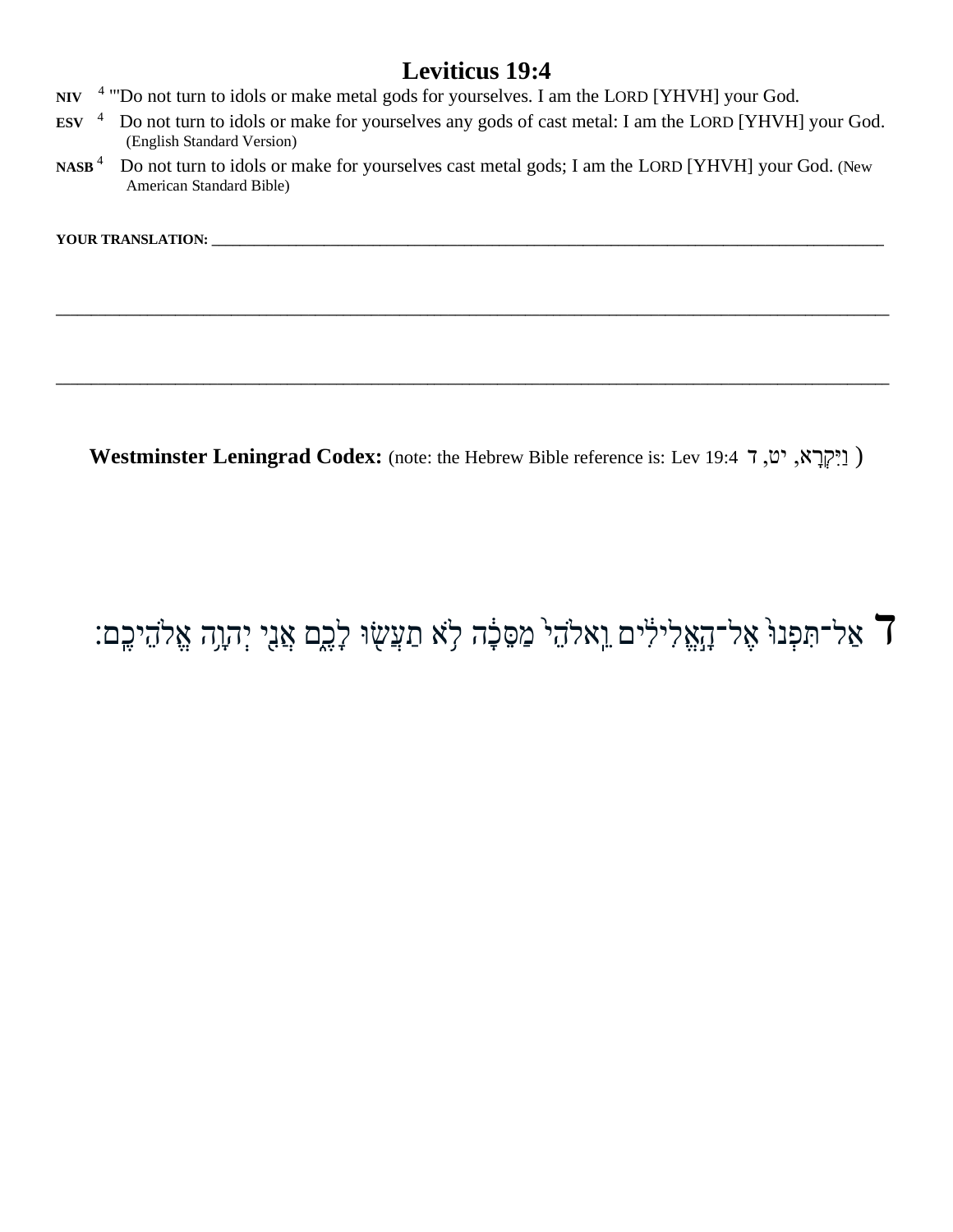- **NIV**  <sup>5</sup> "When you sacrifice a fellowship offering to the LORD [YHVH], sacrifice it in such a way that it will be accepted on your behalf.
- **ESV**  5 "When you offer a sacrifice of peace offerings to the LORD [YHVH], you shall offer it so that you may be accepted. (English Standard Version)
- ASV <sup>5</sup> When you offer a sacrifice of peace offerings to the LORD [YHVH], you shall offer it so that you may be accepted. (American Standard Version)
- **NASB** <sup>5</sup> 'Now when you offer a sacrifice of peace offerings to the LORD [YHVH], you shall offer it so that you may be accepted. (New American Standard Bible)

**YOUR TRANSLATION: \_\_\_\_\_\_\_\_\_\_\_\_\_\_\_\_\_\_\_\_\_\_\_\_\_\_\_\_\_\_\_\_\_\_\_\_\_\_\_\_\_\_\_\_\_\_\_\_\_\_\_\_\_\_\_\_\_\_\_\_\_\_\_\_\_\_\_\_\_\_\_\_\_\_\_\_\_\_\_\_\_\_\_\_\_\_\_\_\_\_\_\_\_\_\_\_**

Westminster Leningrad Codex: (note: the Hebrew Bible reference is: Lev 19:5 ה; יט, ה

**\_\_\_\_\_\_\_\_\_\_\_\_\_\_\_\_\_\_\_\_\_\_\_\_\_\_\_\_\_\_\_\_\_\_\_\_\_\_\_\_\_\_\_\_\_\_\_\_\_\_\_\_\_\_\_\_\_\_\_\_\_\_\_\_\_\_\_\_\_\_\_\_\_\_\_\_\_\_\_\_\_\_\_\_\_\_\_\_\_\_\_\_\_\_\_\_\_\_\_\_\_\_\_\_\_\_\_\_\_\_\_\_\_\_\_\_\_\_\_**

**\_\_\_\_\_\_\_\_\_\_\_\_\_\_\_\_\_\_\_\_\_\_\_\_\_\_\_\_\_\_\_\_\_\_\_\_\_\_\_\_\_\_\_\_\_\_\_\_\_\_\_\_\_\_\_\_\_\_\_\_\_\_\_\_\_\_\_\_\_\_\_\_\_\_\_\_\_\_\_\_\_\_\_\_\_\_\_\_\_\_\_\_\_\_\_\_\_\_\_\_\_\_\_\_\_\_\_\_\_\_\_\_\_\_\_\_\_\_\_**

ה וְכִּ ַ֧י תִּ זְבְ חֵ֛ ּו זֵֶּ֥בַח שְ לָּמִּ ָ֖ ים לַיהוָּ ֑ה לִֹּֽ רְ צֹנְכֶ ָ֖ם תִּ זְבָּח ֹֽהּו׃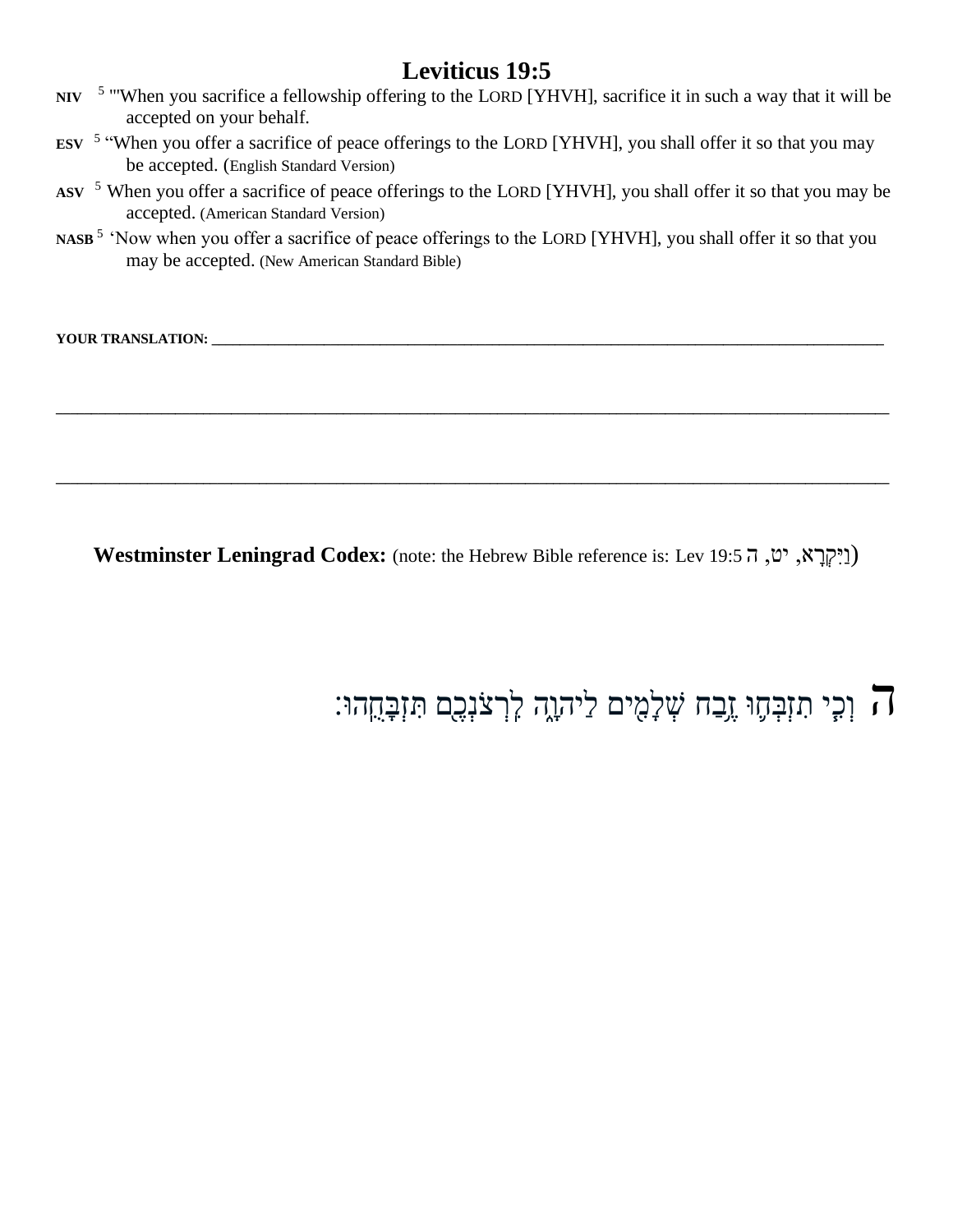- **NIV** <sup>6</sup> It shall be eaten on the day you sacrifice it or on the next day; anything left over until the third day must be burned up
- **ESV**  6 It shall be eaten the same day you offer it or on the day after, and anything left over until the third day shall be burned up with fire. (English Standard Version)
- ASV <sup>6</sup> It shall be eaten the same day ye offer it, and on the morrow: and if aught remain until the third day, it shall be burnt with fire. (American Standard Version)
- **NASB** <sup>6</sup> It shall be eaten on the same day you offer *it*, and on the next day; but what remains until the third day shall be burned with fire. (New American Standard Bible)

**\_\_\_\_\_\_\_\_\_\_\_\_\_\_\_\_\_\_\_\_\_\_\_\_\_\_\_\_\_\_\_\_\_\_\_\_\_\_\_\_\_\_\_\_\_\_\_\_\_\_\_\_\_\_\_\_\_\_\_\_\_\_\_\_\_\_\_\_\_\_\_\_\_\_\_\_\_\_\_\_\_\_\_\_\_\_\_\_\_\_\_\_\_\_\_\_\_\_\_\_\_\_\_\_\_\_\_\_\_\_\_\_\_\_\_\_\_\_\_**

**\_\_\_\_\_\_\_\_\_\_\_\_\_\_\_\_\_\_\_\_\_\_\_\_\_\_\_\_\_\_\_\_\_\_\_\_\_\_\_\_\_\_\_\_\_\_\_\_\_\_\_\_\_\_\_\_\_\_\_\_\_\_\_\_\_\_\_\_\_\_\_\_\_\_\_\_\_\_\_\_\_\_\_\_\_\_\_\_\_\_\_\_\_\_\_\_\_\_\_\_\_\_\_\_\_\_\_\_\_\_\_\_\_\_\_\_\_\_\_**

**YOUR TRANSLATION: \_\_\_\_\_\_\_\_\_\_\_\_\_\_\_\_\_\_\_\_\_\_\_\_\_\_\_\_\_\_\_\_\_\_\_\_\_\_\_\_\_\_\_\_\_\_\_\_\_\_\_\_\_\_\_\_\_\_\_\_\_\_\_\_\_\_\_\_\_\_\_\_\_\_\_\_\_\_\_\_\_\_\_\_\_\_\_\_\_\_\_\_\_\_\_\_**

**Westminster Leningrad Codex:** (note: the Hebrew Bible reference is: Lev 19:6ו ,יט ,א ָר ְקִׁיַו(

וֹ בְּיָ֫וּם זִבְהֲכֶם יֵאָבֵל וּמִמְּחֲרֶת וְהַנֹּותָר<sup>ְ</sup> עַד־יָׂוִם הַשְּׁלִיּשִׁי בָּאֵֽשׁ יִשָּׂרֵף: